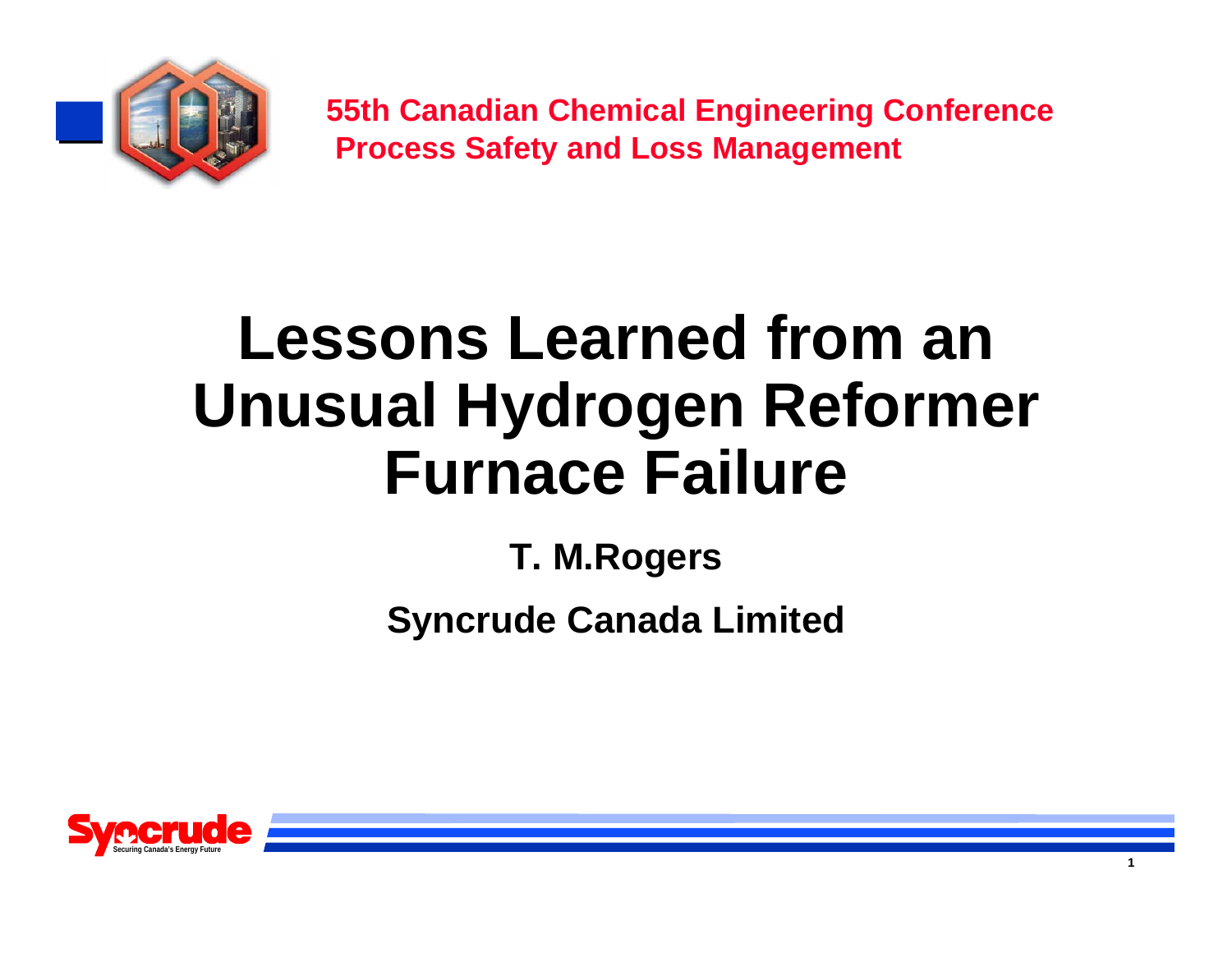

# **QUICK FACTS**

- **Syncrude Canada Ltd is a joint venture partnership which converts Athabasca Oilsands into a Light Sweet Blend Crude Oil**
- **The facility is an integrated mining, extraction and upgrading operation supported by a common power utility**
- Current capacity is 250,000 barrels/day of final **product which is shipped via pipeline to southern markets**
- **The Upgrading plant is similar to an oil refinery with two separate operating trains each including a crude unit, fluid coker and hydrotreaters**

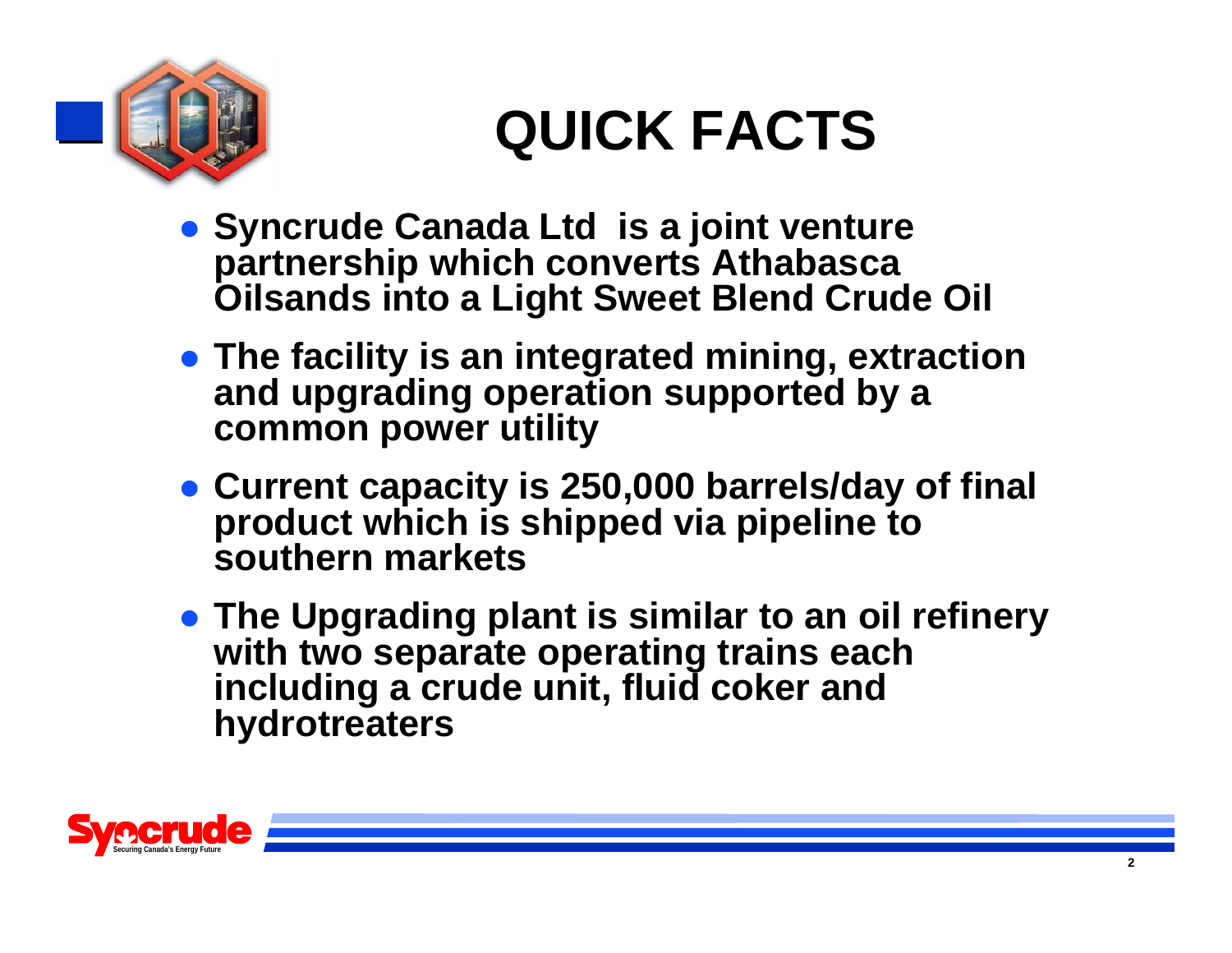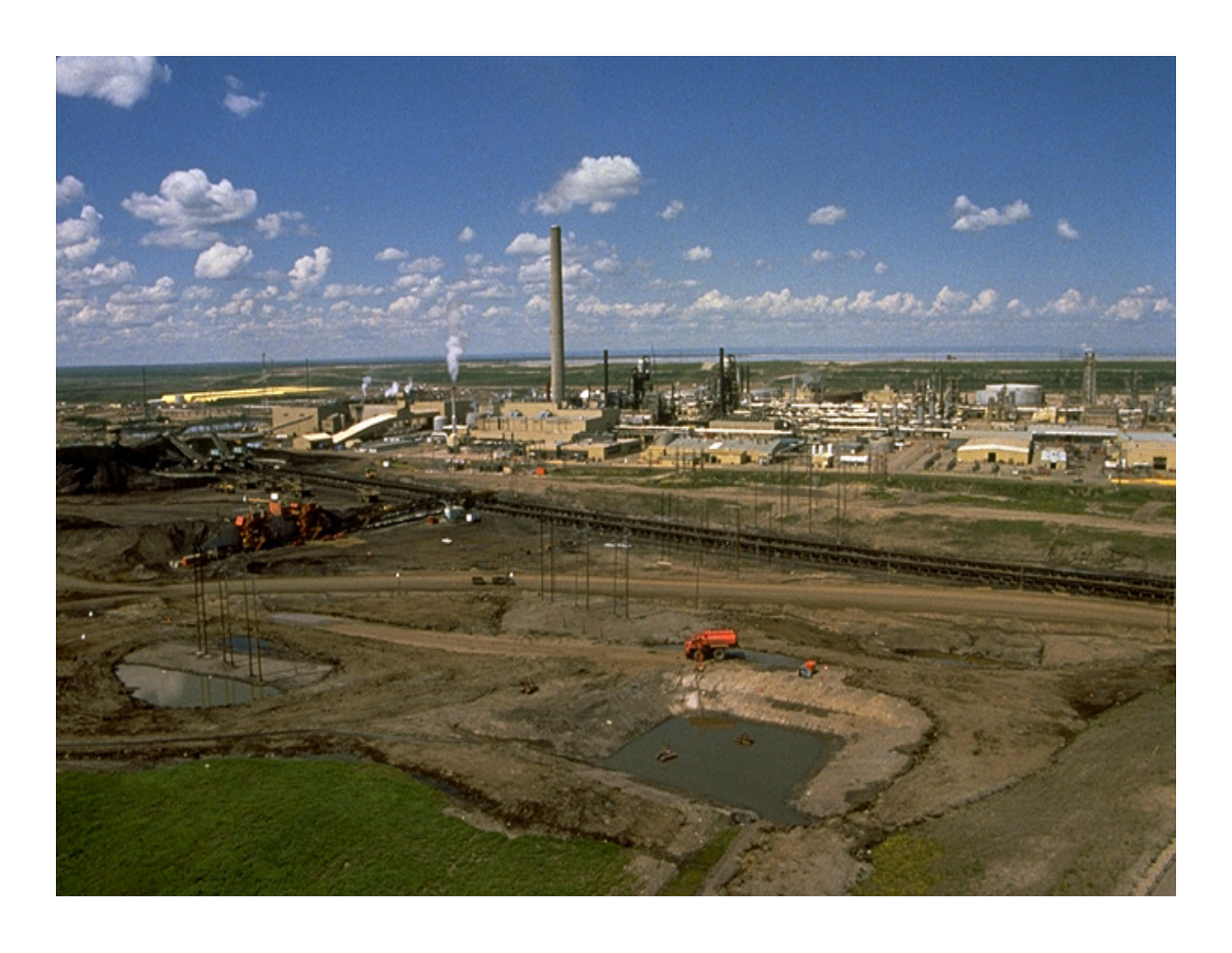

# **QUICK FACTS**

- **Within the Upgrading plant 300 MSCFD of hydrogen in three steam/ methane reformers is produced**
- **The incident occurred in the reformer furnace of unit 3**

### **Furnace Facts**

- z **Hydrogen output 81 MSCFD built in 1987 and operational in 1988**
- **The radiant section of the furnace contains eight (8) parallel rows of. Each row contains forty-six (46) tubes for a total of 368 tubes composed of spun cast HP-45 Niobium Modified Alloy with a design wall tube temperature of 935oC.**
- z **Each tube has a 4" ID by 39'10"**
- **108 burners arranged in 9 rows**

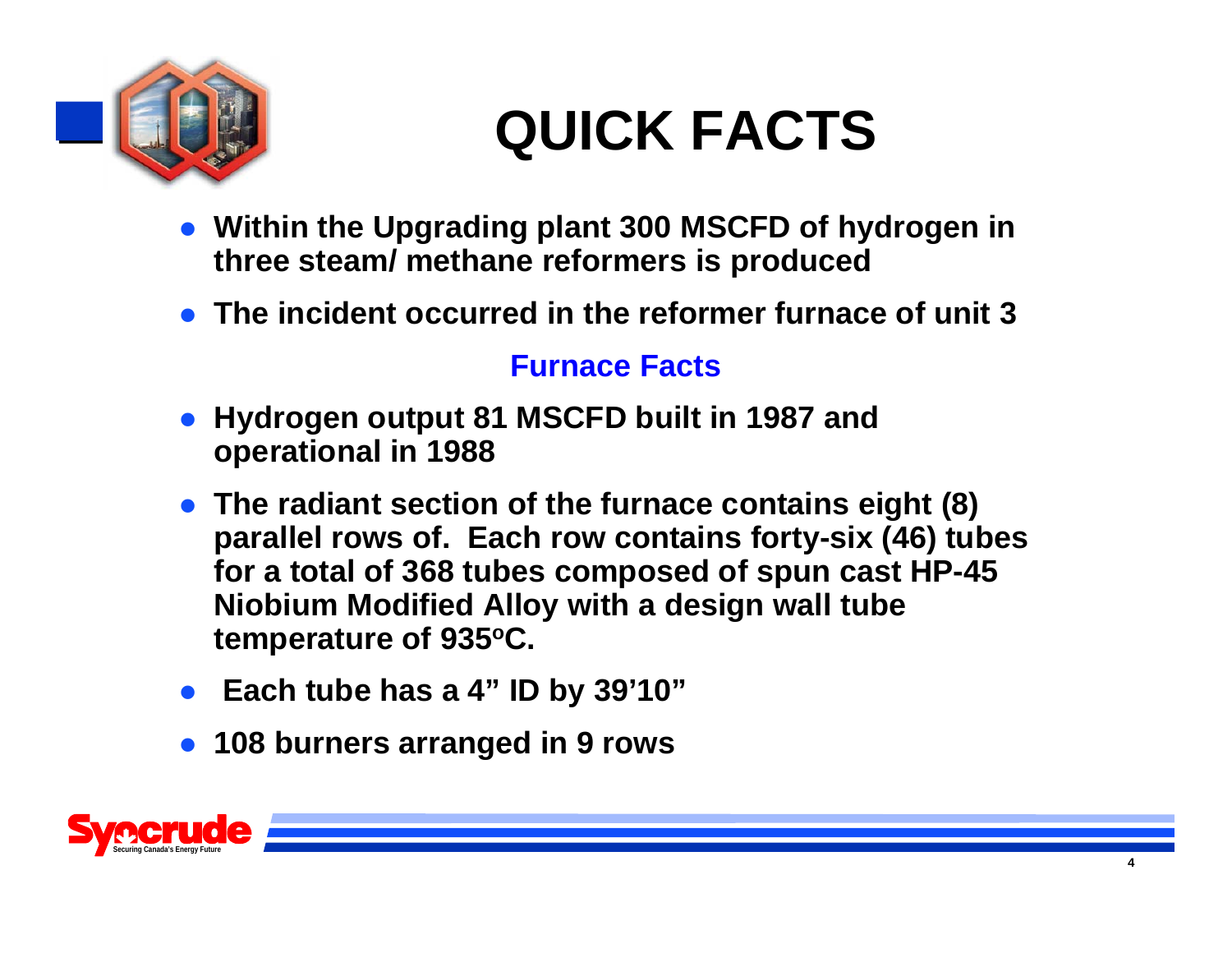### General Furnace Arrangement

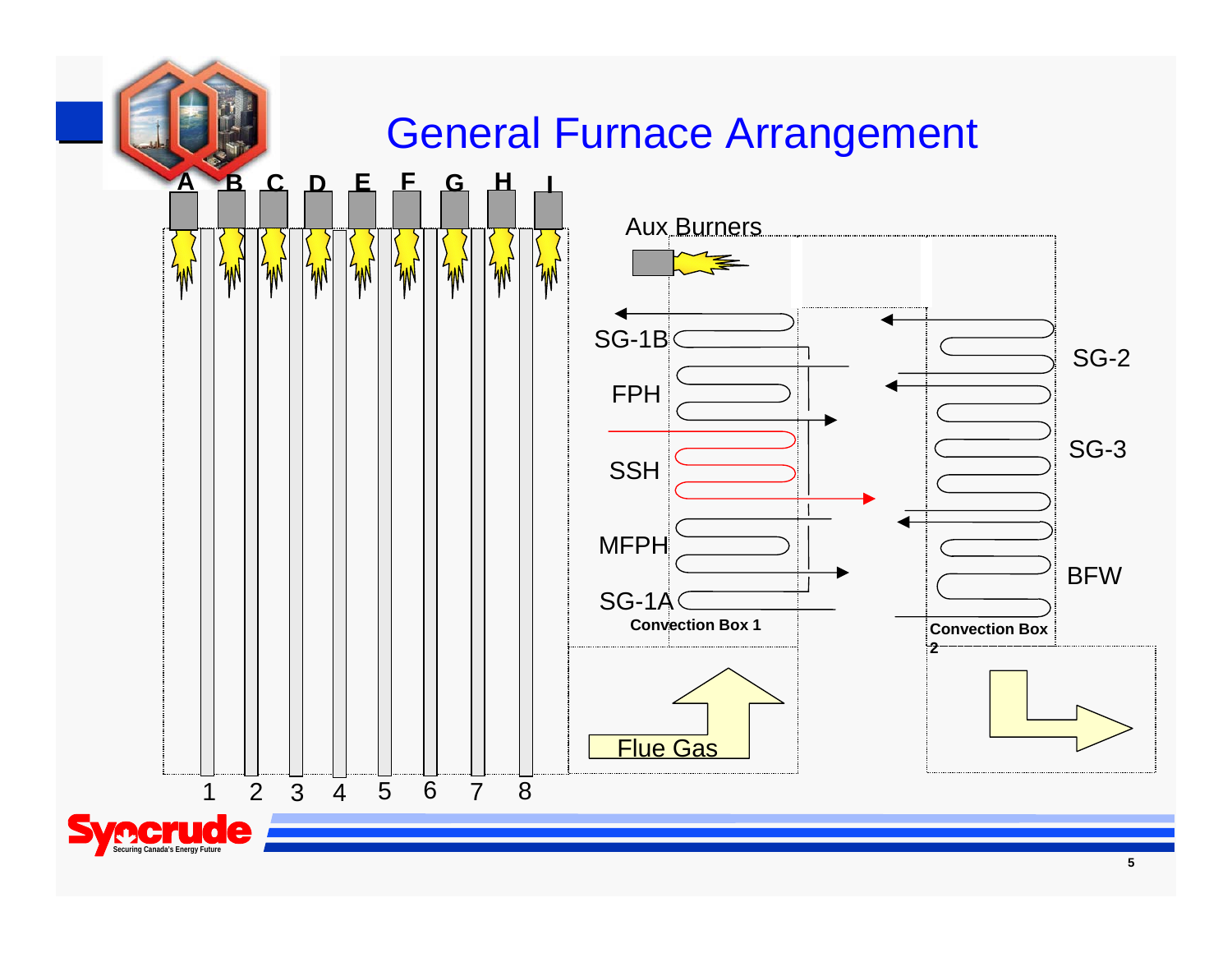



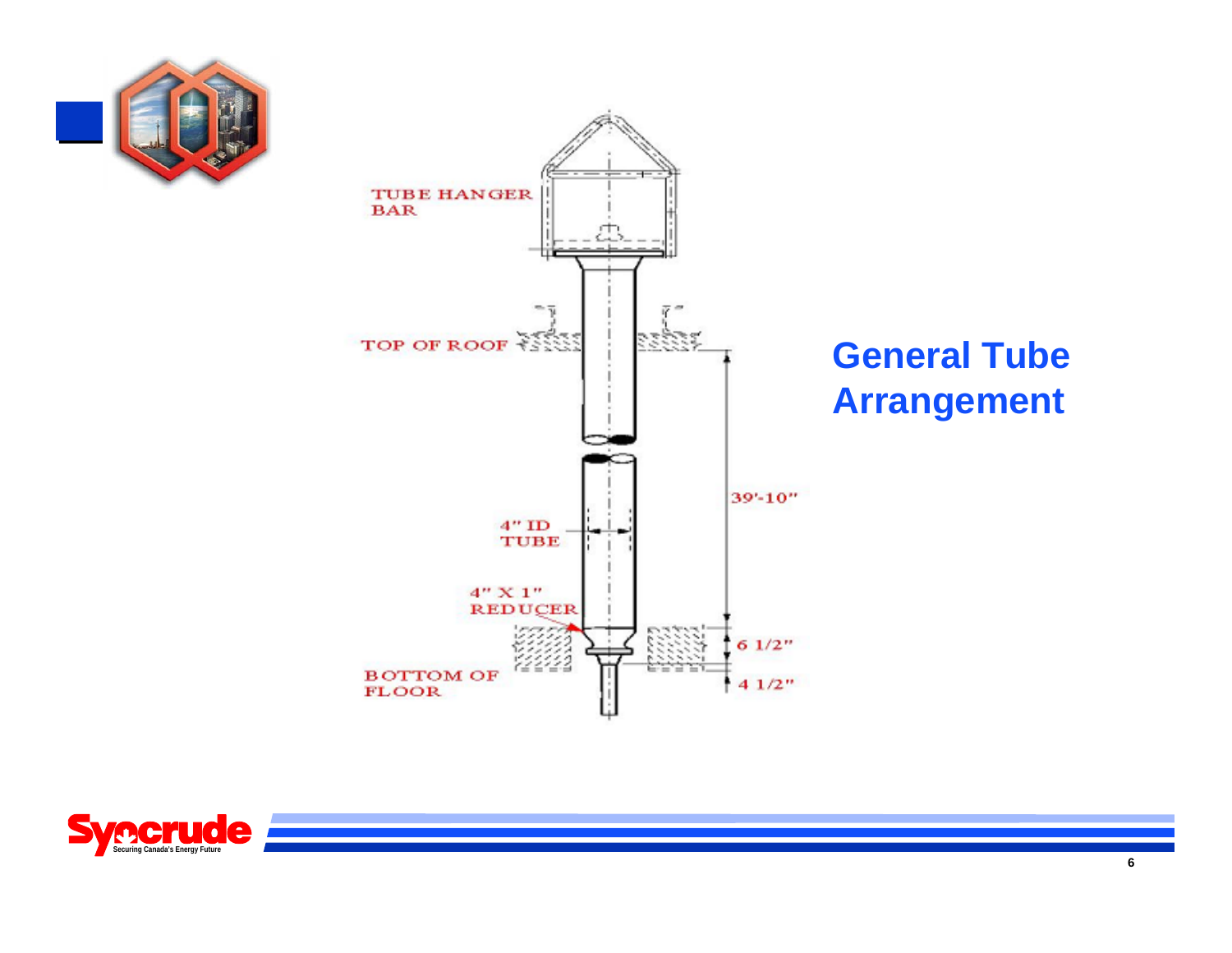

### **SUMMARYTHE INCIDENT**

- z **At 22:39 Sunday January 30, 2005 a rapid sudden high energy pressure impulse occurred within several radiant tubes in the unit 3 reformer furnace**
- **The furnace was in a startup mode on steam without hydrocarbon feed**
- **This impulse caused the simultaneous rupture of 5 tubes with sufficient force to eject portions of the tubes out through the roof of the furnace**

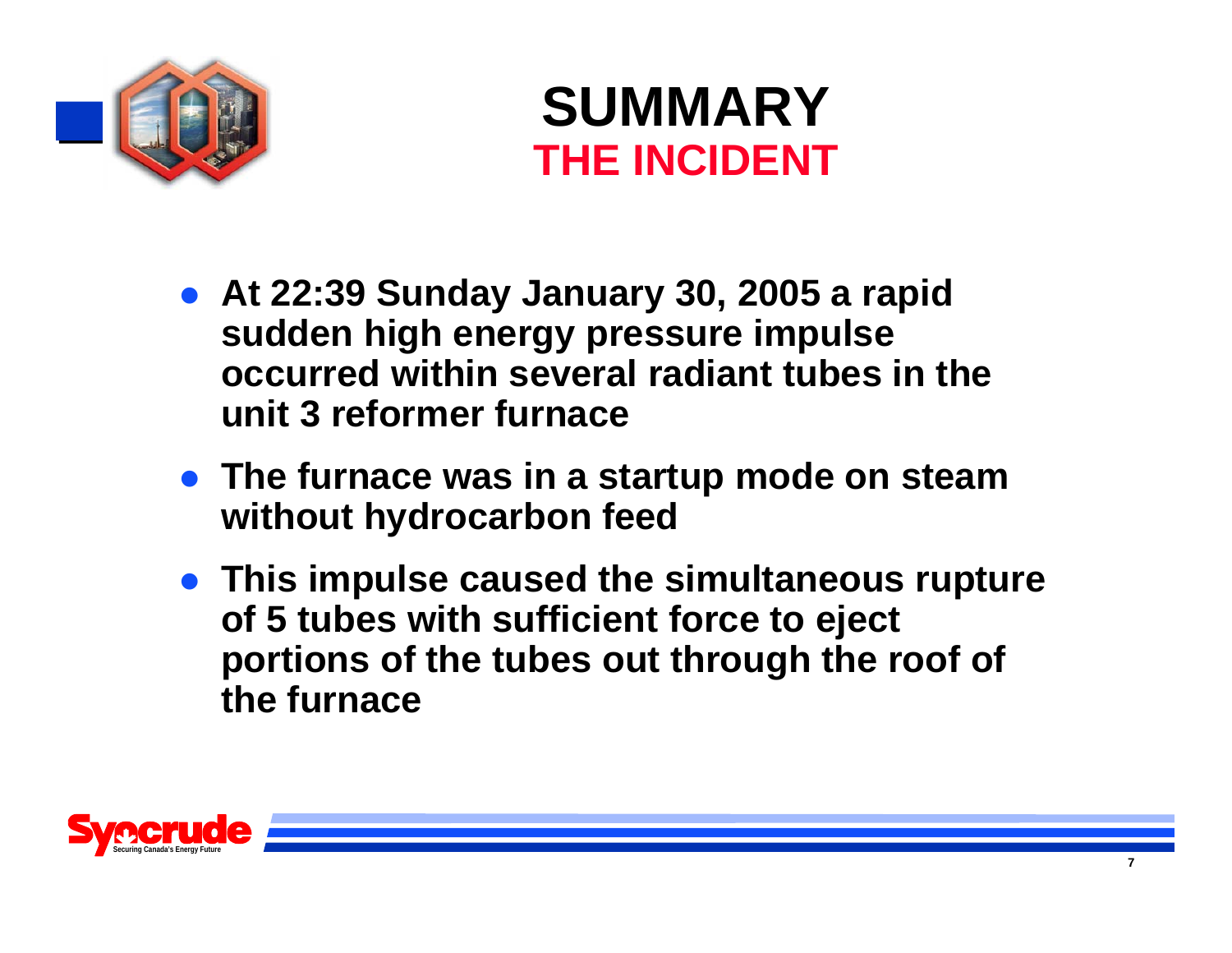

## **SUMMARY…**

- **41 more tubes were destroyed as a result of impacts by tube segments and the subsequent shock wave**
- **All of the flue gas tunnels suffered extensive damage**
- **Fire box sustained impact damage from shrapnel hits**
- **One Operator sustained serious injuries when he was hit by one of the ejected tube assemblies**
- **The entire reformer section was condemned necessitating replacement**

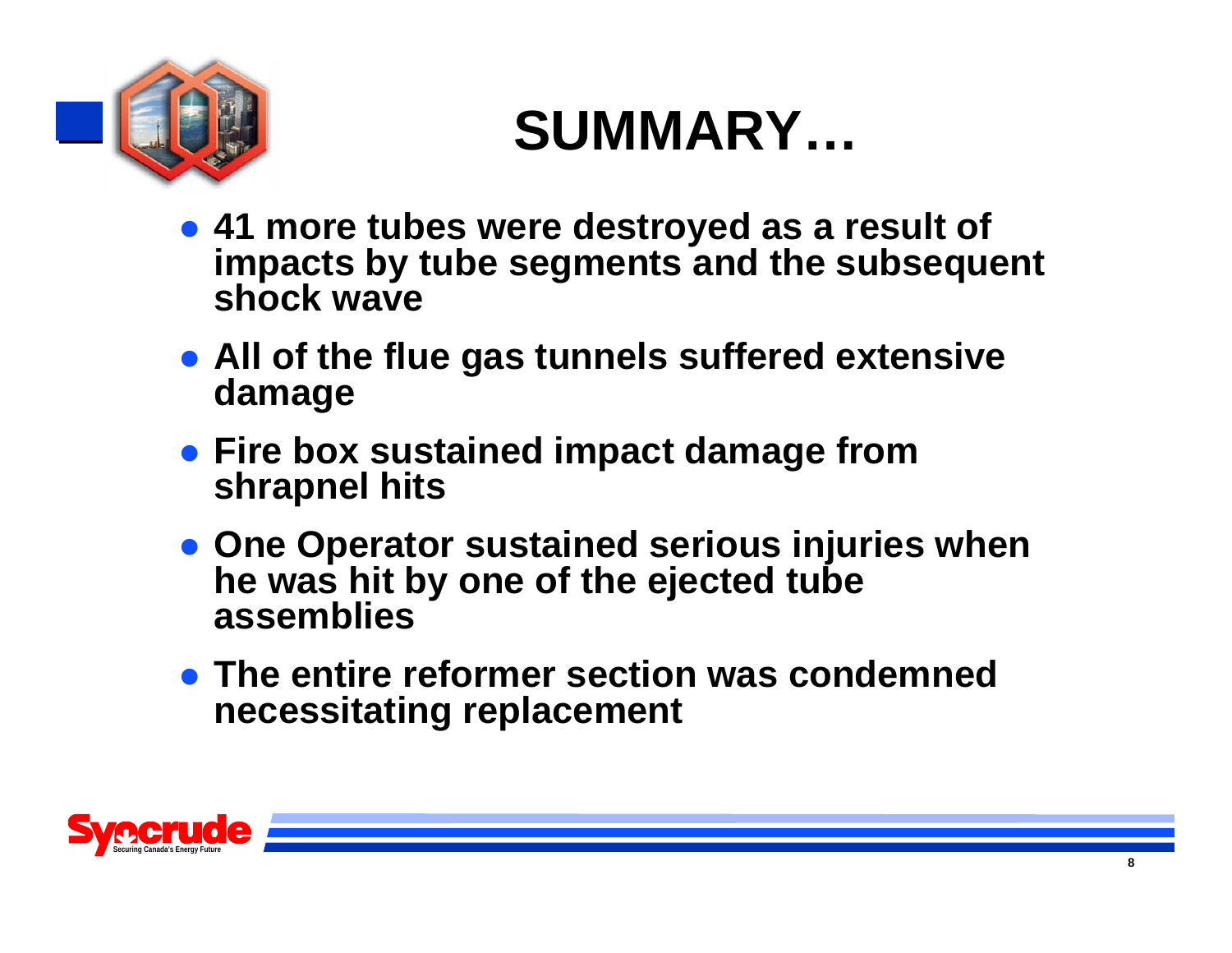

**Pre Incident General Radiant Tube External Arrangement Post Incident External Damage**

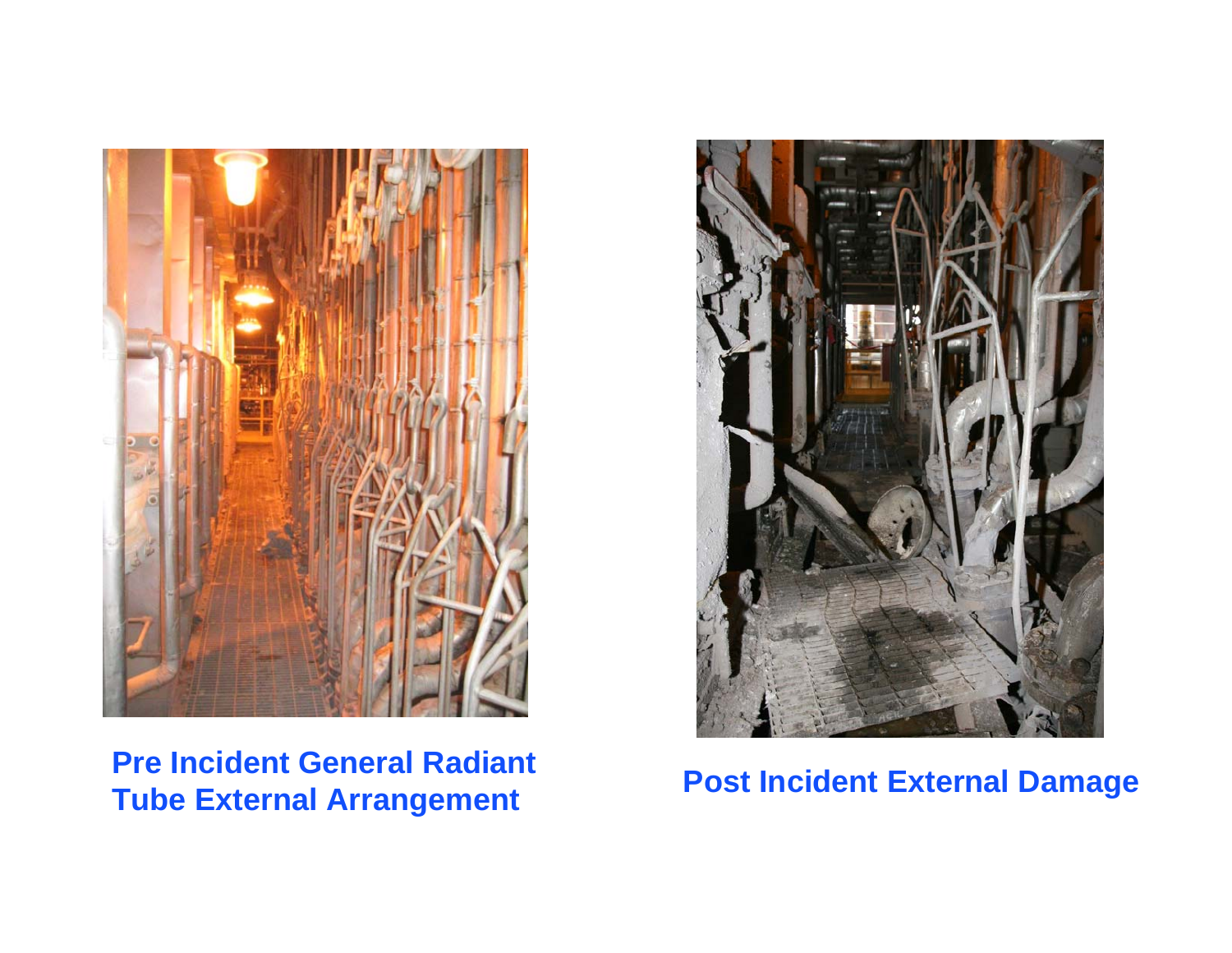

### **Tube 161 lifted approximately 16 ft (view looking up)**



**Internal condition of radiant section**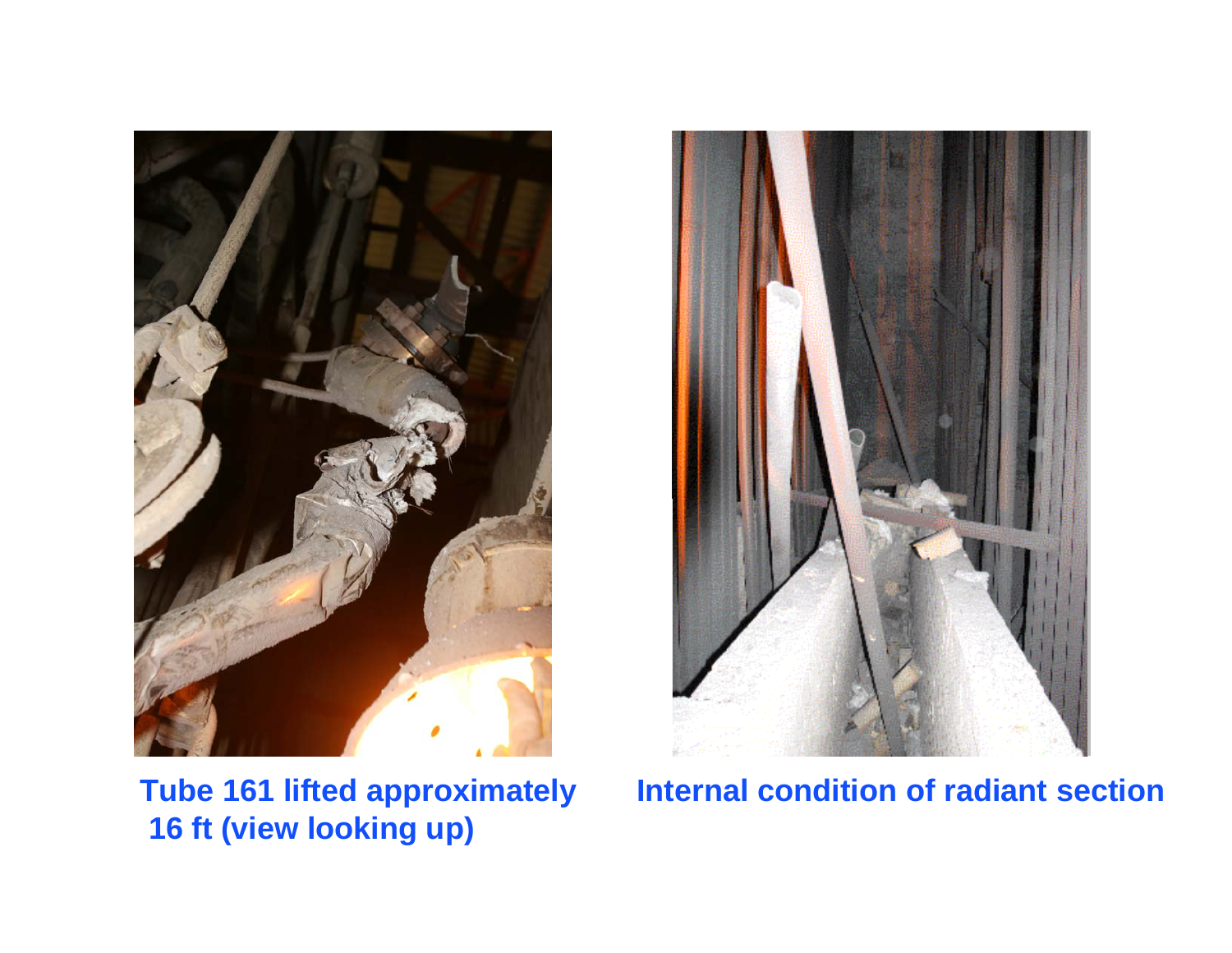

## **FAILURE MECHANISM**

- **Prior to start-up water was present in the feed system upstream of the radiant tube section**
- **As the Process Steam flow was ramped up per the startup procedure (increased mass and velocity) it picked up water and carried it into the radiant tubes**
- **Water introduced into tubes underwent an rapid phase change generating an extreme local pressure impulse and shock wave. The wave initiated longitudinal cracking**
	- $-$  Entrained water impinged on hot (350°C) catalyst and **possibly the pipe wall,"instantly flashing"**

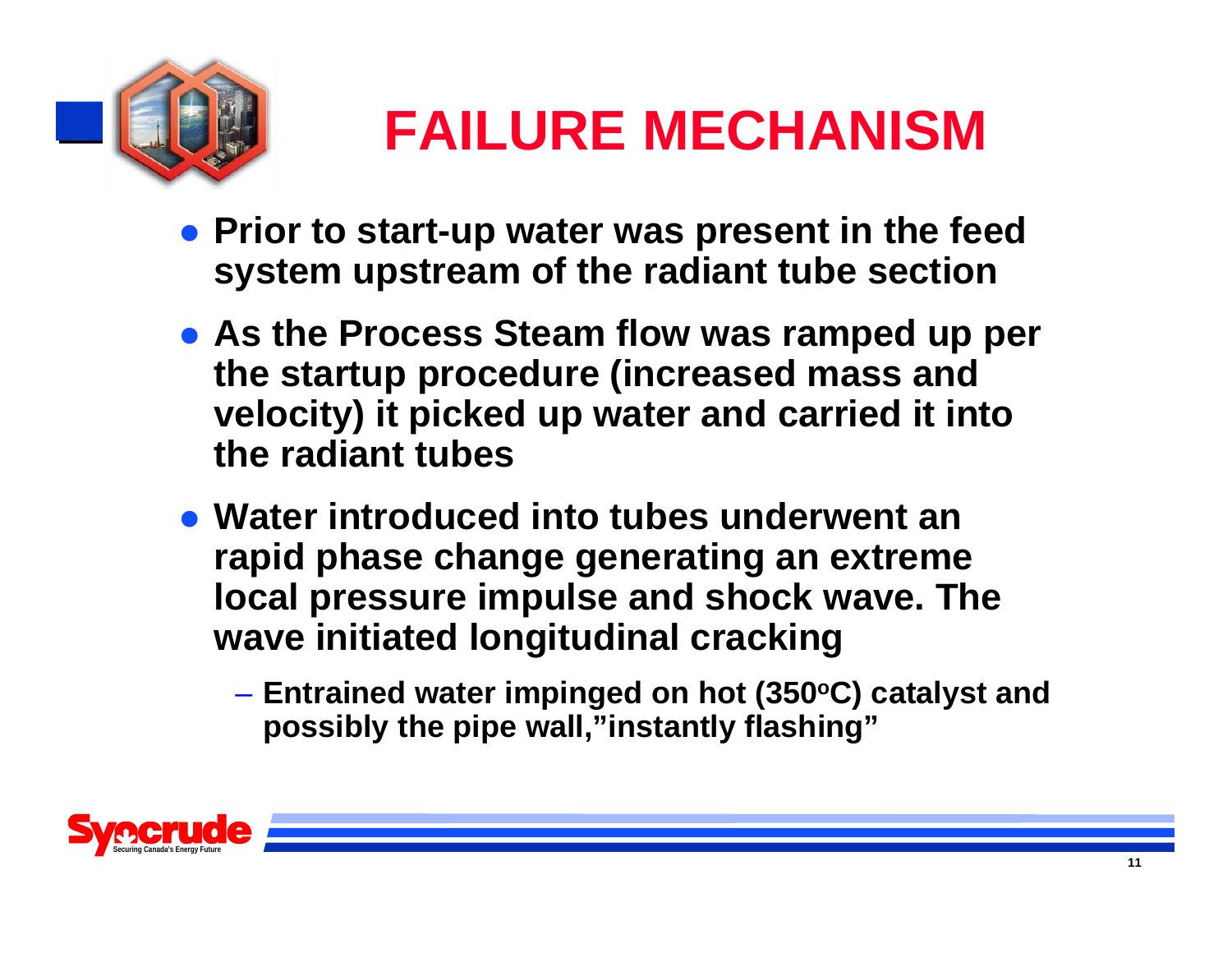



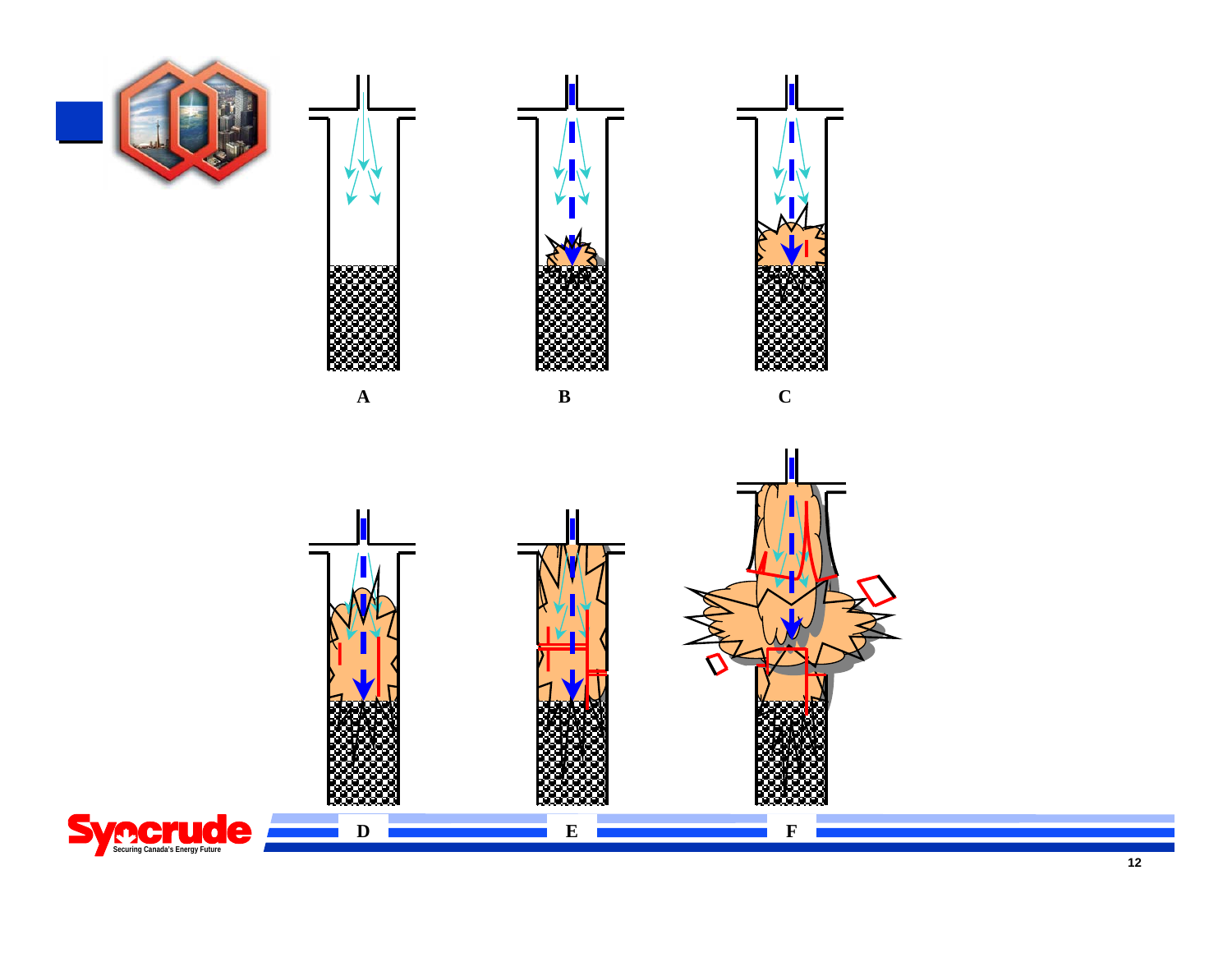

# **ROOT CAUSE**

- **Accumulated water was not removed upstream of the radiant section prior to introducing steam**
- **The Mixed Feed Preheat Coil is the most probable location where water was pooled prior to the event because:**
	- **Steam could have collapsed into water in the system after shutting down or from passing valves**
	- **Inlet header is not self draining**
	- **The outlet header is the low point**

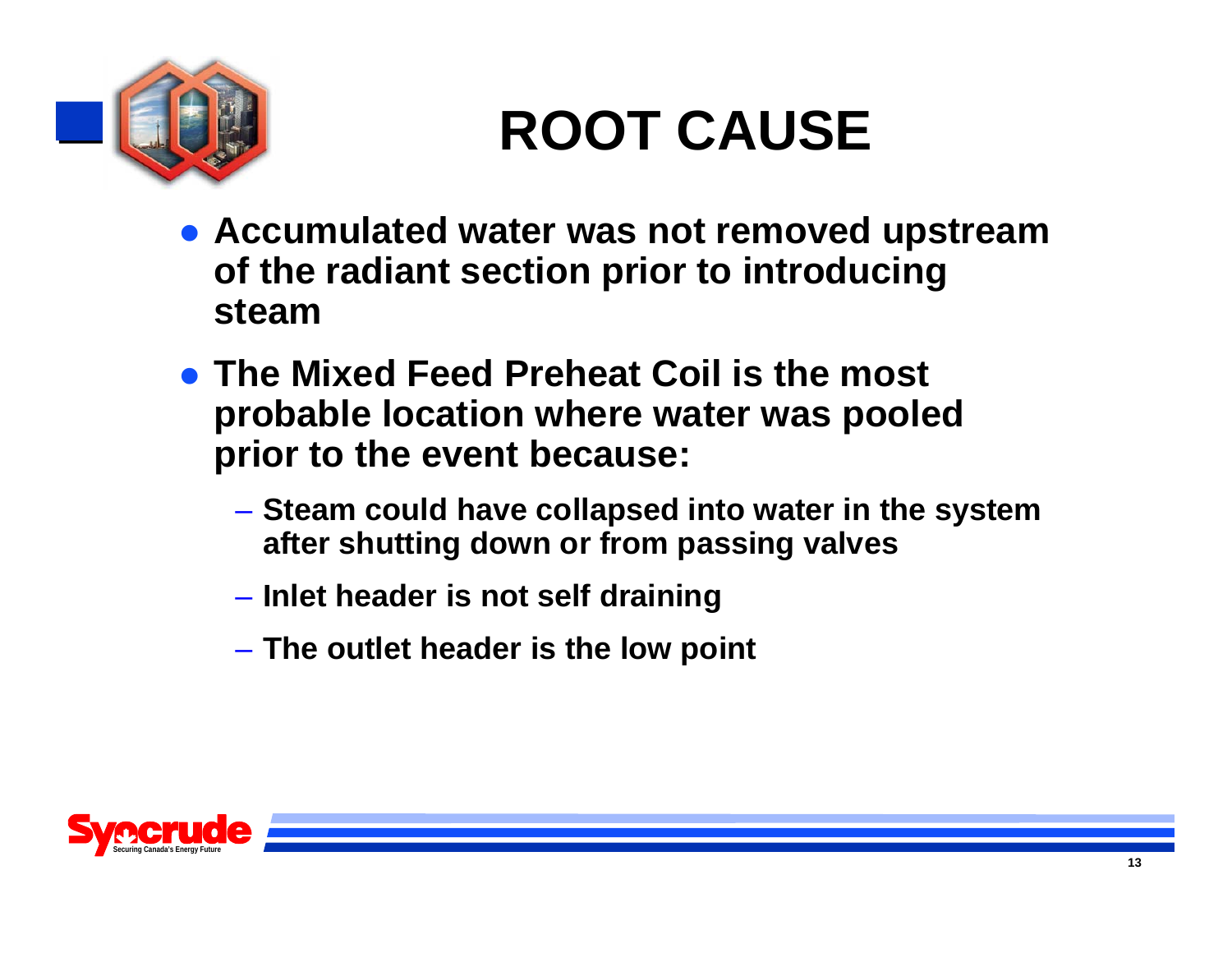

## **LESSONS LEARNED**

- **Inadequate Safeguards:** 
	- **Insufficient size and location of drains to ensure all remnant water is removed**

### **• Inadequate Procedure:**

- **The startup procedure did not account for a startup of a cold furnace with no hold points**
- **Insufficient information for operators to detect a wet system**

### **• Lack of MOC**

- **The startup procedure has two hold points for refractory dry out and new catalyst reduction, during the heat up phase prior to introducing the 600psig startup steam.**
- **These hold points were not utilized since the neither was required**